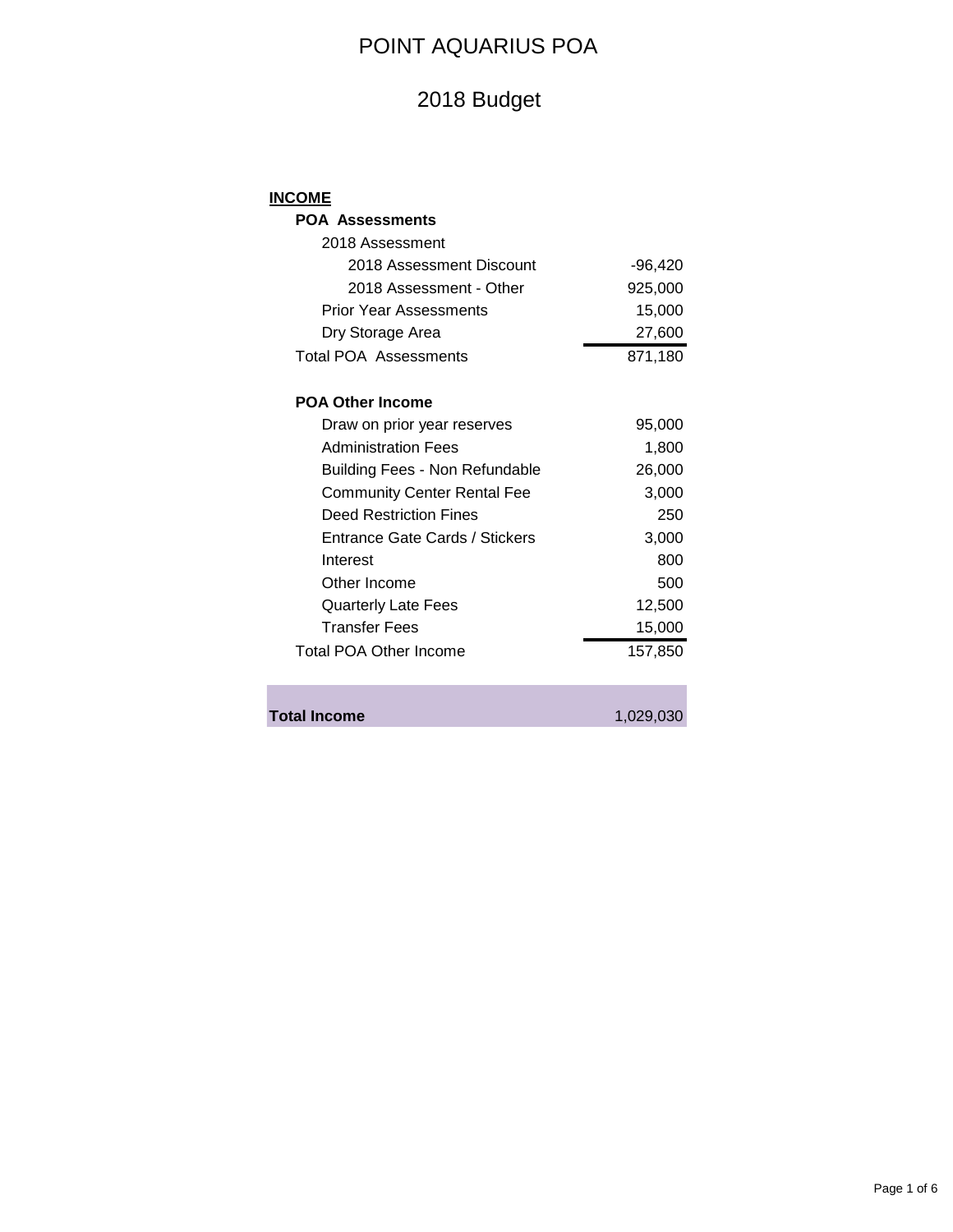# 2018 Budget

#### **POA EXPENSES**

| <b>Gate Related</b>                  |         |
|--------------------------------------|---------|
| Roads                                |         |
| <b>Repairs to Streets</b>            | 250,000 |
| <b>Total Roads</b>                   | 250,000 |
| <b>Security</b>                      |         |
| <b>Contract Constables</b>           | 30,600  |
| <b>Contract Guards</b>               | 145,000 |
| Gate Key                             | 2,000   |
| Neighborhood Watch & Safety          | O       |
| <b>Pool Security</b>                 | 3,500   |
| Security Equip. & Maintenance        | 6,000   |
| <b>Total Security</b>                | 187,100 |
| <b>Gate Maintenance &amp; Repair</b> |         |
| <b>Computer Maintenance</b>          | 1,300   |
| Gate Cards & Sticker Purchases       | 2,500   |
| Gate Repair                          | 7,000   |
| Total Gate Maintenance & Repair      | 10,800  |
| Total Gate Related                   | 447,900 |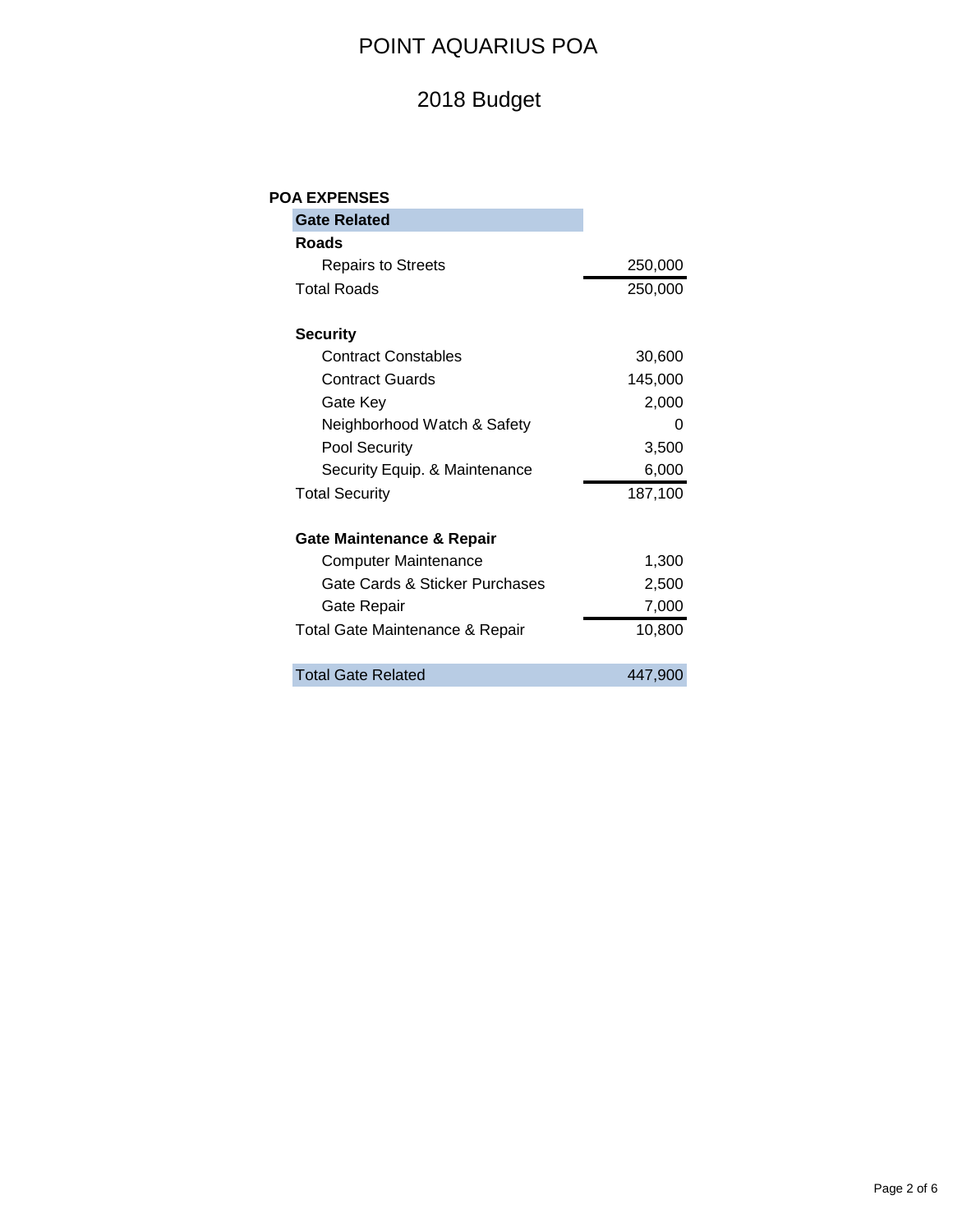# 2018 Budget

| <b>Amenities</b>                         |         |
|------------------------------------------|---------|
| <b>Grounds &amp; Landscaping</b>         |         |
| <b>Beautification</b>                    | 7,000   |
| Boat Ramp & Bulkheads                    | 10,000  |
| <b>Buoy Replacement</b>                  | 600     |
| Dry Storage Expense                      | 7,399   |
| <b>Equipment Purchases</b>               | 500     |
| <b>Equipment Repairs</b>                 | 1,500   |
| Fuel                                     | 400     |
| Grounds Maintenance/Landscapin           | 25,000  |
| <b>Mowing Contract</b>                   | 90,000  |
| <b>Pond Maintenance</b>                  | 10,000  |
| Section One Park Project                 | 120,000 |
| Signs                                    | 1,000   |
| <b>Recreational Amenities</b>            | 7,500   |
| Tree Removal                             | 9,000   |
| Total Grounds & Landscaping              | 289,899 |
| <b>Swimming Pool Maintenance</b>         |         |
| <b>Contract Pool Service</b>             | 7,500   |
| Pool Repairs                             | 8,500   |
| <b>Total Swimming Pool Maintenance</b>   | 16,000  |
| <b>Building Maintenance &amp; Repair</b> |         |
| <b>Building Repair</b>                   | 9,150   |
| <b>Building Maintenance - Other</b>      | 1,000   |
| <b>Cleaning Supplies/Paper Product</b>   | 500     |
| <b>Community Center Cleaning</b>         | 7,000   |
| Total Building Maintenance & Repair      | 17,650  |
| <b>Total Amenities</b>                   | 323,549 |
| <b>POA Utilities</b>                     |         |
| Electricity                              | 15,500  |
| <b>Internet Service</b>                  | 12,000  |
| Telephone                                | 7,000   |
| Waste Pickup                             | 4,000   |
| Water/Sewer                              | 10,000  |
| <b>Total POA Utilities</b>               | 48,500  |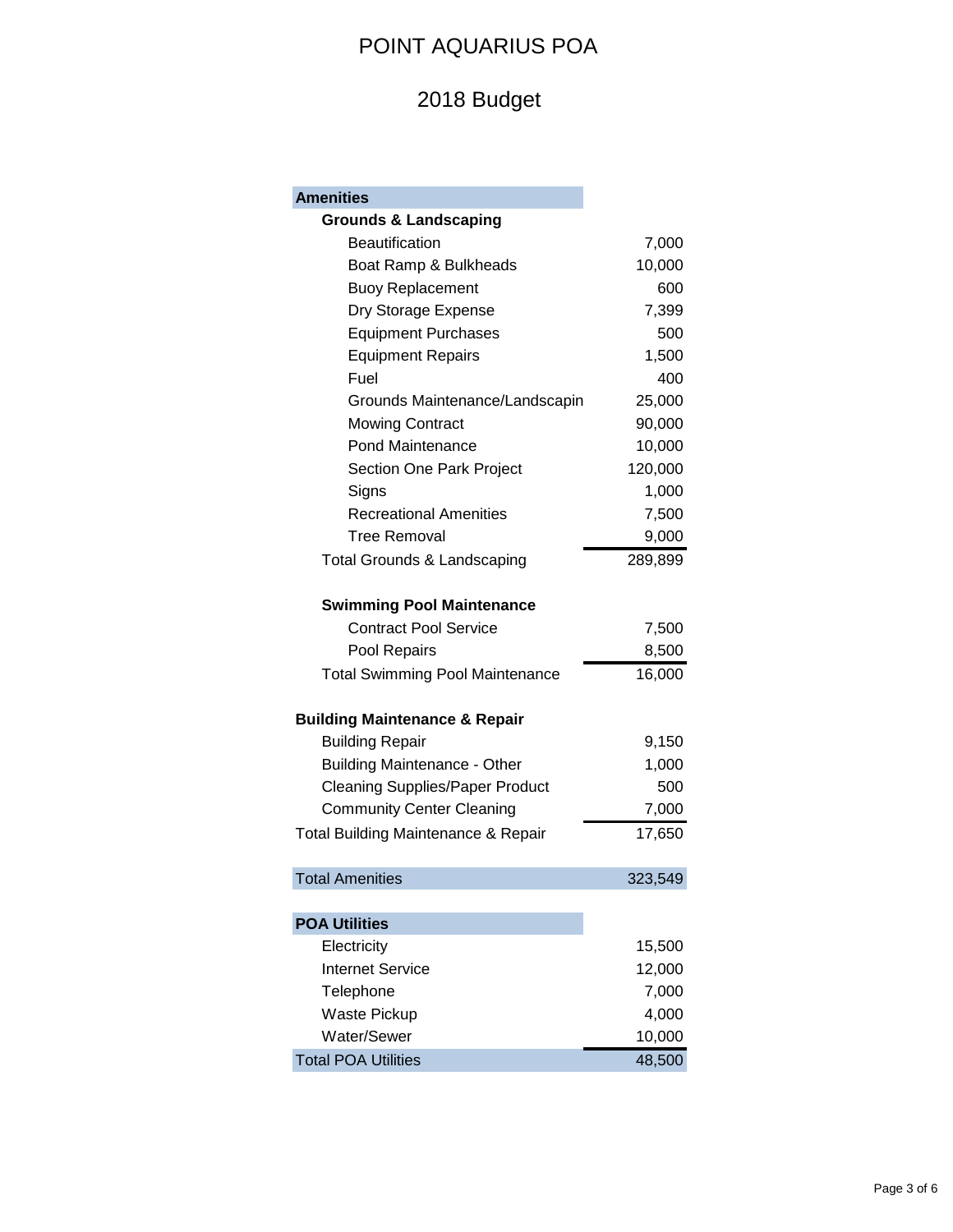# 2018 Budget

| <b>Operations &amp; Administration</b>         |           |
|------------------------------------------------|-----------|
| <b>Management</b>                              |           |
| Management Fee                                 | 120,000   |
| Mileage & Telephone Reimbursen                 | 2,500     |
| Additional Hours - MgmtContract                | 800       |
| <b>Total Management</b>                        | 123,300   |
| <b>Insurance</b>                               |           |
| Insurance                                      | 40,000    |
| <b>Total Insurance</b>                         | 40,000    |
| Taxes                                          |           |
| Property                                       | 1,400     |
| <b>Total Taxes</b>                             | 1,400     |
| <b>Office</b>                                  |           |
| <b>Communications/Website Service</b>          | 4,000     |
| <b>Computer Maintenance</b>                    | 800       |
| Office Furniture & Equipment                   | 700       |
| Postage & Supplies                             | 11,780    |
| <b>Total Office</b>                            | 17,280    |
| <b>Professional Fees Legal &amp; CPA</b>       |           |
| Accounting                                     | 7,000     |
| Legal Fees                                     | 16,000    |
| <b>Total Professional Fees Legal &amp; CPA</b> | 23,000    |
| <b>Other Expense</b>                           |           |
| Fees - Court, Bank, Recording                  | 100       |
| Mileage Reimbursement                          | 0         |
| <b>Other Expenses</b>                          | 500       |
| SJRA Fee - Boat Ramp                           | 300       |
| <b>Total Other Expense</b>                     | 900       |
| <b>Total Operations &amp; Administration</b>   | 205,880   |
| <b>Total POA Expenses</b>                      | 1,025,829 |
|                                                |           |

| <b>Difference</b> | 3.201 |
|-------------------|-------|
|                   |       |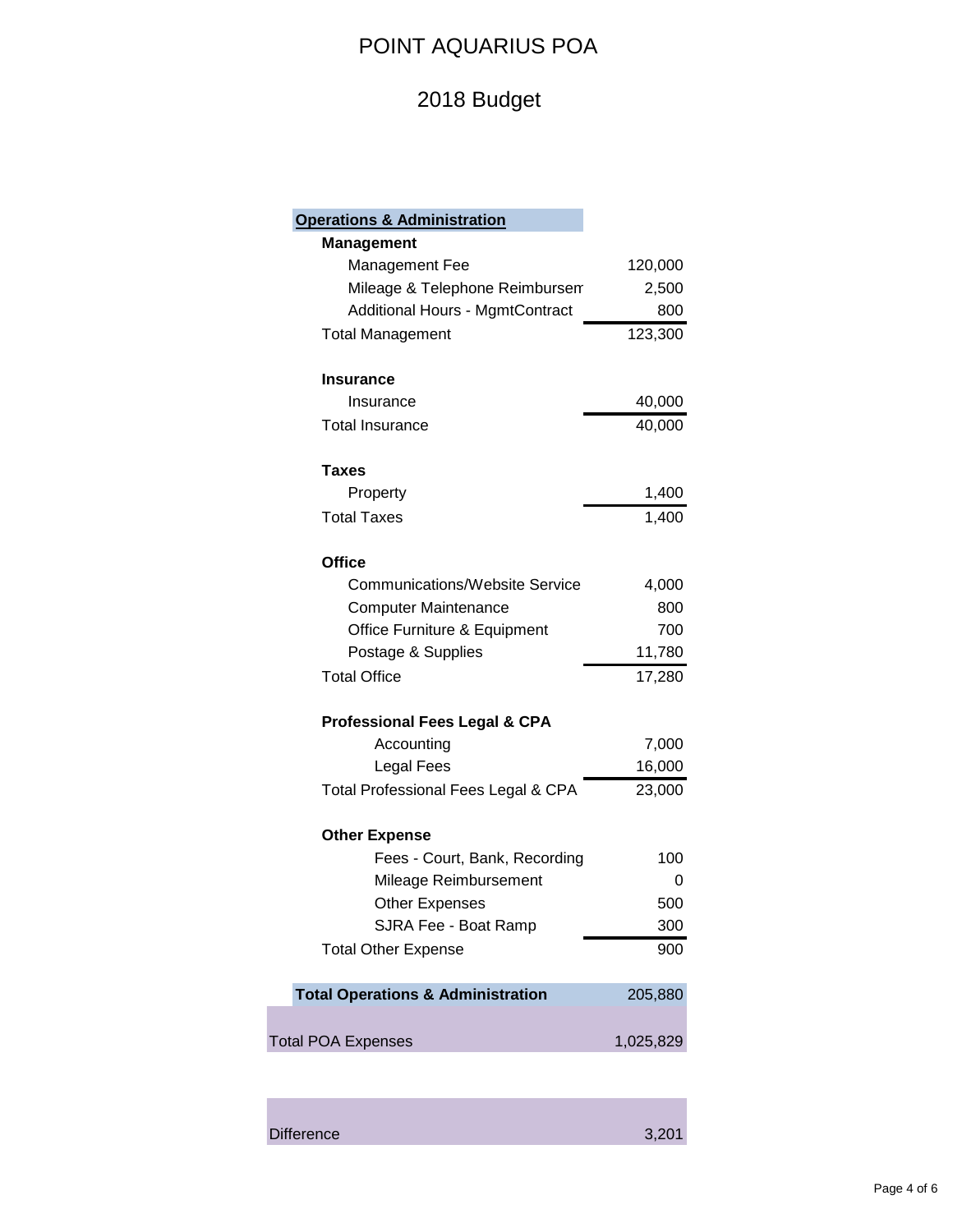# 2018 Budget

| <b>Section 5 Amenities Income</b>        |        |
|------------------------------------------|--------|
| Section 5 Commons Fee                    | 9,270  |
| Section 5 Gate Fee                       | 0      |
|                                          |        |
| Section 5 Marina Slip Fee                | 8,160  |
| Section 5 Marina Slip Sales              | 0      |
| <b>Total Section 5 Amenities Income</b>  | 17,430 |
| <b>Section 5 Amenities Expense</b>       |        |
| Section 5 Marina                         |        |
| Marina Administration Fee                | 100    |
| Marina Insurance                         | 2,667  |
| Marina Repairs/Maintenance               | 1,000  |
| Marina SJRA                              | 1,424  |
| <b>Total Section 5 Marina</b>            | 5,191  |
| Section 5 Commons                        |        |
| <b>Commons Administration Fee</b>        | 100    |
| Commons Grounds & Trees                  | 1,000  |
| <b>Total Section 5 Commons</b>           | 1,100  |
| <b>Section 5 Gates</b>                   |        |
| <b>Gates Administration Fee</b>          | 100    |
| <b>Gate Repairs</b>                      | 2,000  |
| <b>Gate Utilties</b>                     | 350    |
|                                          |        |
| <b>Total Section 5 Gates</b>             | 2,450  |
| <b>Total Section 5 Amenities Expense</b> | 8,741  |
|                                          |        |
| <b>Difference</b>                        | 8,689  |